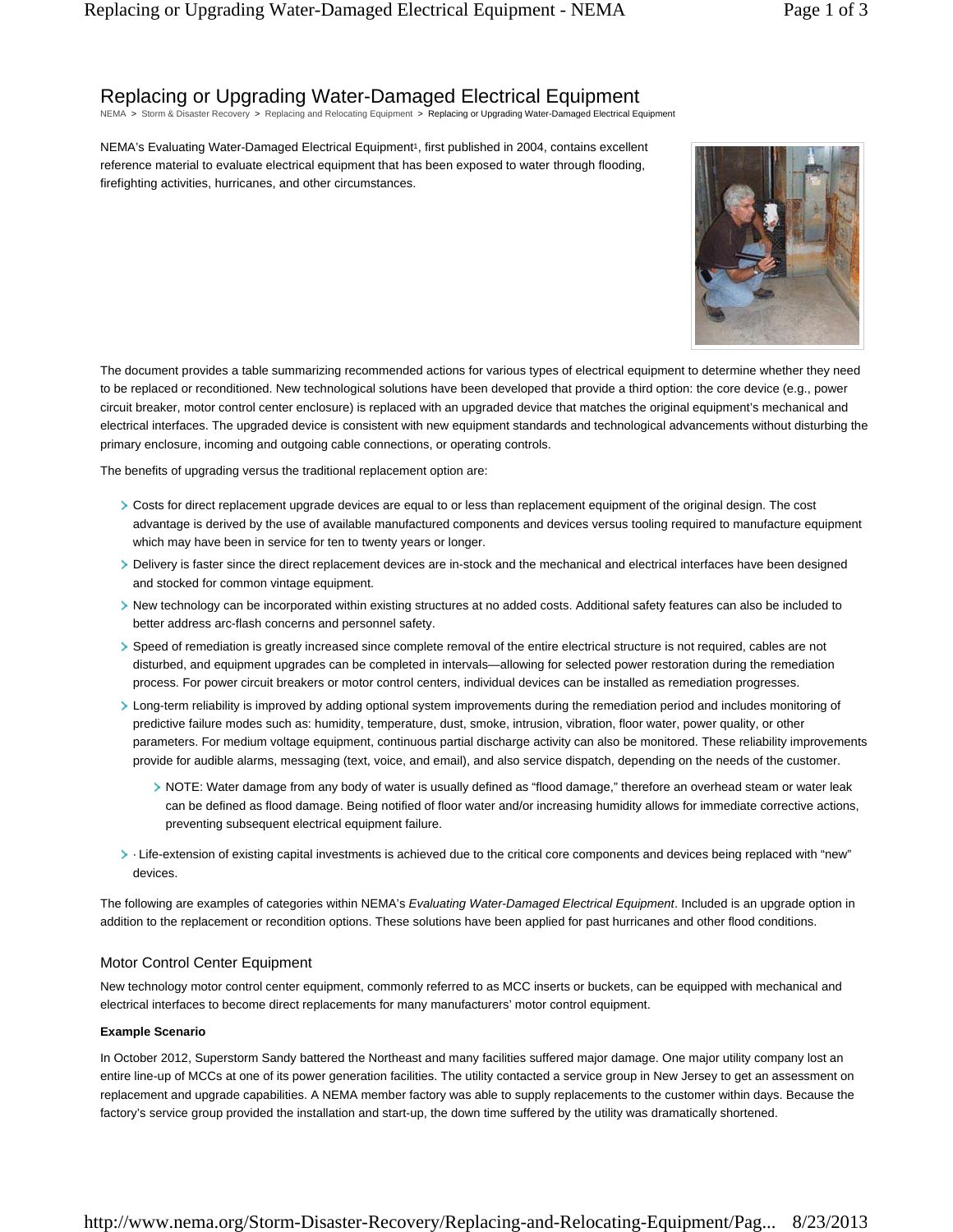## Power Equipment

New technology circuit breakers can be encased within a mechanical and electrical interface, including insulating bushing and electrical secondary controls, to provide for direct replacement to many manufacturers' circuit breaker assemblies. These solutions apply to low voltage power circuit breakers (600V) as well as 5/15kV assemblies. Figure 1 illustrates an example of a low voltage power circuit breaker upgrade solution and Figure 2 illustrates an example of a 4.16kV or 15kV circuit breaker upgrade solution.

Section 4.3 in *Evaluating Water-Damaged Electrical Equipment* also discusses the potential for reconditioning of protective relays, meters, and transformers. A recommendation suggests contacting the original equipment manufacturer to ensure that all electronic protection and control functions have been fully restored. An upgrade option is also available for these applications since newer multi-function relays and metering can replace multiple traditional devices. The benefits described earlier concerning cost savings, speed of delivery, and improved technology also apply in this application. Figure 3 illustrates an example of an upgrade solution for relays, metering, and controls while maintaining the existing equipment structure.



*Figure 1. Power Equipment—480V Circuit Breaker Upgrade Option*



*Figure 2. Power Equipment—5/15kV Circuit Breaker Upgrade Option*